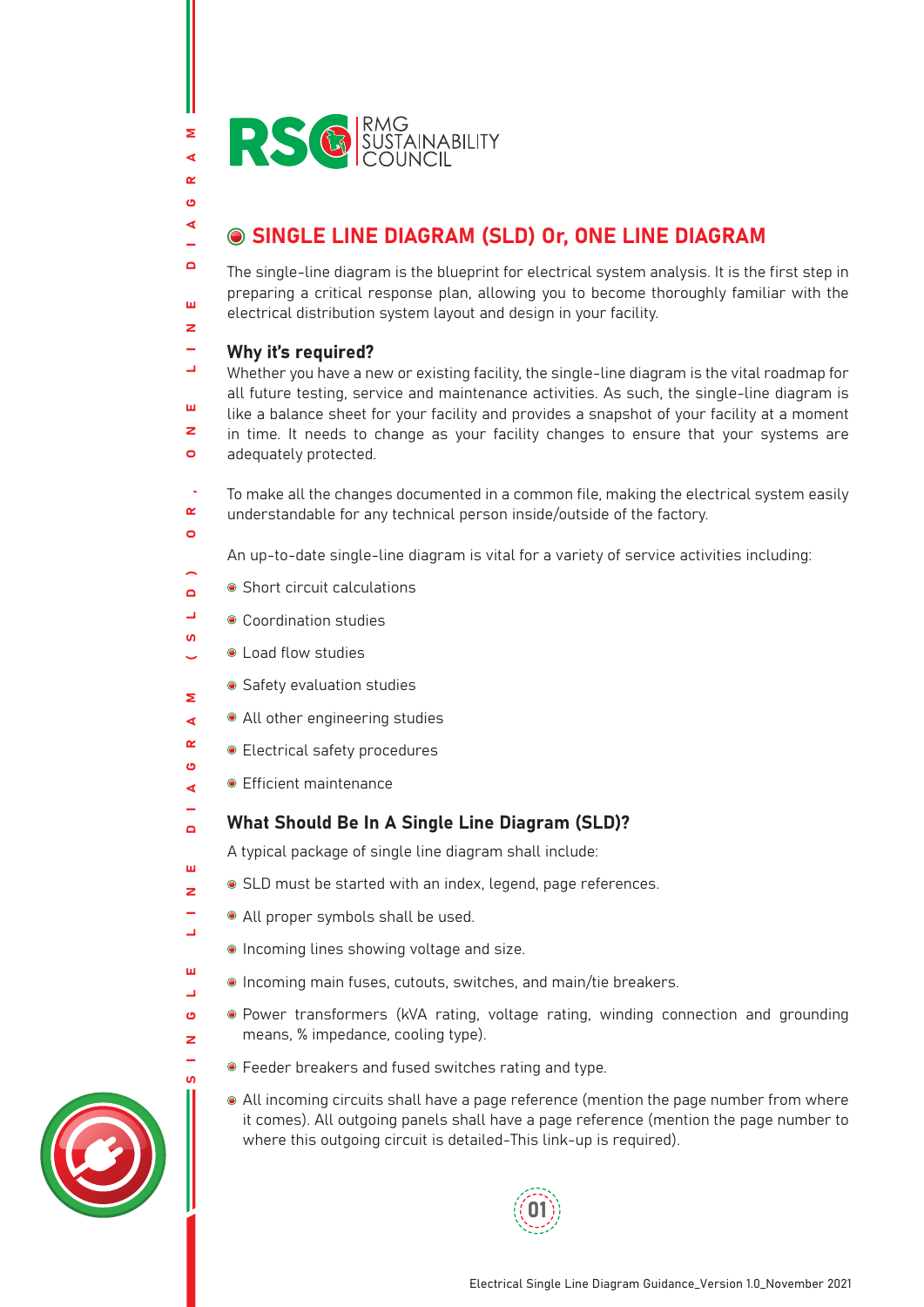- Relays (function, use and type) is required to be mentioned. The fault current clearing time setting is required to be achieved from inverse definite minimum time (IDMT) relay or over current relay (OCR) of the vacuum circuit breaker (VCB) panel. Where only load breaking switch (LBS) is available and no VCB panel is available fault current clearing time setting is not required.
- Current and / or potential transformers with size, type and ratio

Σ ⋖  $\alpha$  $\overline{a}$ ∢

ш  $\overline{\mathbf{z}}$ 

 $\overline{a}$  $\overline{\phantom{0}}$  $\mathbf{u}$ 

 $\sim$ Ő  $\blacktriangleleft$ 

 $\Box$ 

m z

ш  $\overline{\phantom{0}}$ Ő z L.

- $\blacksquare$ All service-main cable and wire runs with their associated isolating switches shall be clearly mentioned.
	- All substations, including integral relays and main panels with total load of each feeder and each substation
- Critical equipment voltage and size (uninterruptible power supply or UPS, battery,  $\Box$ generator, power distribution, transfer-switch, computer room air conditioning).
- ш A load schedule for each distribution panels, busbar trunking or BBT, tap-off boxes of  $\overline{z}$ TOB and switch board (load table format is provided later in this guideline) is required to  $\sigma$ be prepared.
- SINGLE LINE DIAGRAM (SLD) OR, ONE LINE DIAGRAM Rating and dimension of bus bar shall be mentioned. The calculated rating of copper busbar equals to 1.55 Ampere per mm<sup>2</sup> of cross section area. The calculated rating of  $\alpha$ Aluminum busbar equals to 1.09 Ampere per mm $^2$  of cross section area.  $\sigma$ 
	- All outgoing cables shall be mentioned with number of cables, number of cores, cable size and along with number of poles associated with it. For example, 1x4Cx6mm², NYY, TPN represents a 4-core (C) single NYY-type cable of  $6 \text{mm}^2$  cross section area connected to 3-phases (TP) and a neutral (N); Again, 3x1Cx4mm2 , BYA, TP represents 3 numbers of single-core (C) and BYA-type cable of  $4mm<sup>2</sup>$  cross section area connected to 3-phases (TP). There are many cable types. Here NYY and BYA are only 2 examples of cable types and used as example
- 5 The rating and type of their all-isolating switches and protective devices (e.g. circuit breaker, fuse, overload relay, magnetic contactor) shall be mentioned. ∢
	- The set point of all circuit breakers, thermal overload relay, rating of magnetic contactor shall be mentioned.
	- Length of Cable laying is required where no protection is provided for an outgoing circuit or incoming circuit (where rules of tapping circuits is applicable)
		- PFI, changeover, ATS, generators with associated protection and isolating switch, synchronizer and interlocking arrangements shall be properly mentioned with rating, proper symbols and details.
	- For ATS, all protective ratings of protective device shall be mentioned.
		- All earth conductors' size and type shall be mentioned with quantity
	- Earth conductors and Earth pit-identification number with page references shall be mentioned in transformer, generators, panelboards and equipment (if directly connected with Earth pits)
	- Total connected load (kilo watt or kW) with their individual load capacity (kW) shall be mentioned.
		- All connected equipment (loads) shall be identified with marking and mentioned in the load description. The marking/identification number of each load shall also be mentioned in the point reference or load reference column.



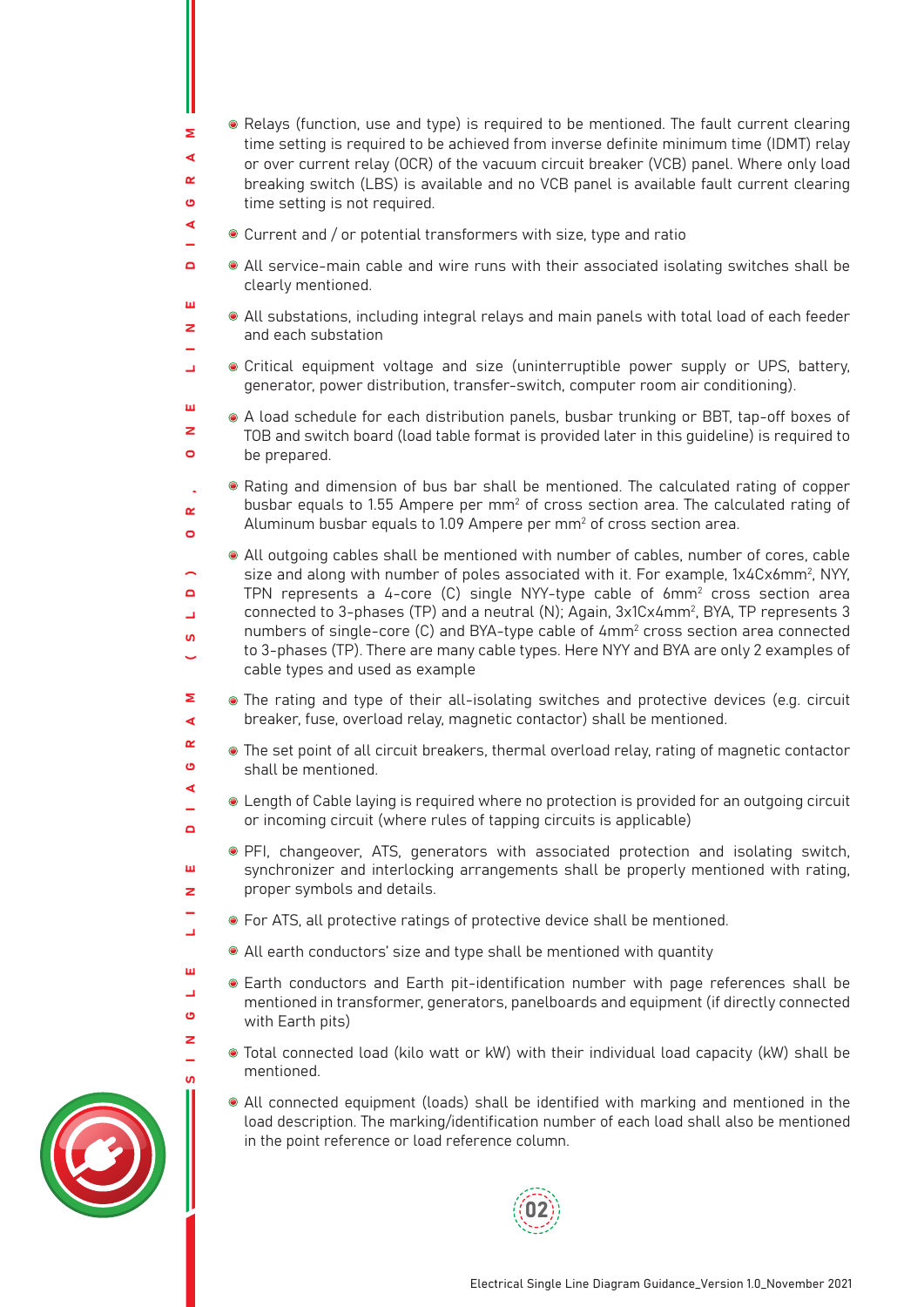| • All spare switches (outgoing circuit breaker) shall be mentioned.<br>Σ                                                                                                                                                  |
|---------------------------------------------------------------------------------------------------------------------------------------------------------------------------------------------------------------------------|
| Earthing system (excluding LPS Earth pits) must be included with dimension of earthing<br>$\blacktriangleleft$<br>pit, boring, busbar, earth electrode size, earth lead and ECC size and type in a separate<br>R<br>page. |
| Ó<br>• An example of a typical SLD has been given which includes the substation, LT panel,<br>$\blacktriangleleft$<br>distribution panel with load table format.<br>÷                                                     |
| D                                                                                                                                                                                                                         |
| Sketch 1: Example of SLD of typical substation, low tension or LT panel and MDB (main<br>ш<br>distribution board)<br>z                                                                                                    |
| Table 1: Example of load table of a typical LT panel<br>Щ                                                                                                                                                                 |
| Table 2: Example of load table of a typical MDB                                                                                                                                                                           |
| ш<br>z                                                                                                                                                                                                                    |
| Sketch 2: Example of SLD of typical floor MDB (FMDB)<br>$\bullet$                                                                                                                                                         |
| Table 3: Example of load table of a typical FMDB<br>$\mathbf{r}$                                                                                                                                                          |
| Table 4: Example of load table of a typical sub distribution board or SDB<br>œ                                                                                                                                            |
| O                                                                                                                                                                                                                         |
| $\overline{\phantom{1}}$                                                                                                                                                                                                  |
| D                                                                                                                                                                                                                         |
| ┙                                                                                                                                                                                                                         |
| w<br>$\check{\phantom{0}}$                                                                                                                                                                                                |
|                                                                                                                                                                                                                           |
| Σ                                                                                                                                                                                                                         |
| ⋖<br>œ                                                                                                                                                                                                                    |
| ဖ                                                                                                                                                                                                                         |
|                                                                                                                                                                                                                           |
| Δ                                                                                                                                                                                                                         |
|                                                                                                                                                                                                                           |
| ш                                                                                                                                                                                                                         |
| z                                                                                                                                                                                                                         |
|                                                                                                                                                                                                                           |
|                                                                                                                                                                                                                           |
| ш                                                                                                                                                                                                                         |
| ပ                                                                                                                                                                                                                         |
|                                                                                                                                                                                                                           |
|                                                                                                                                                                                                                           |
|                                                                                                                                                                                                                           |
|                                                                                                                                                                                                                           |
| Electrical Single Line Diagram Guidance_Version 1.0_November 2021                                                                                                                                                         |

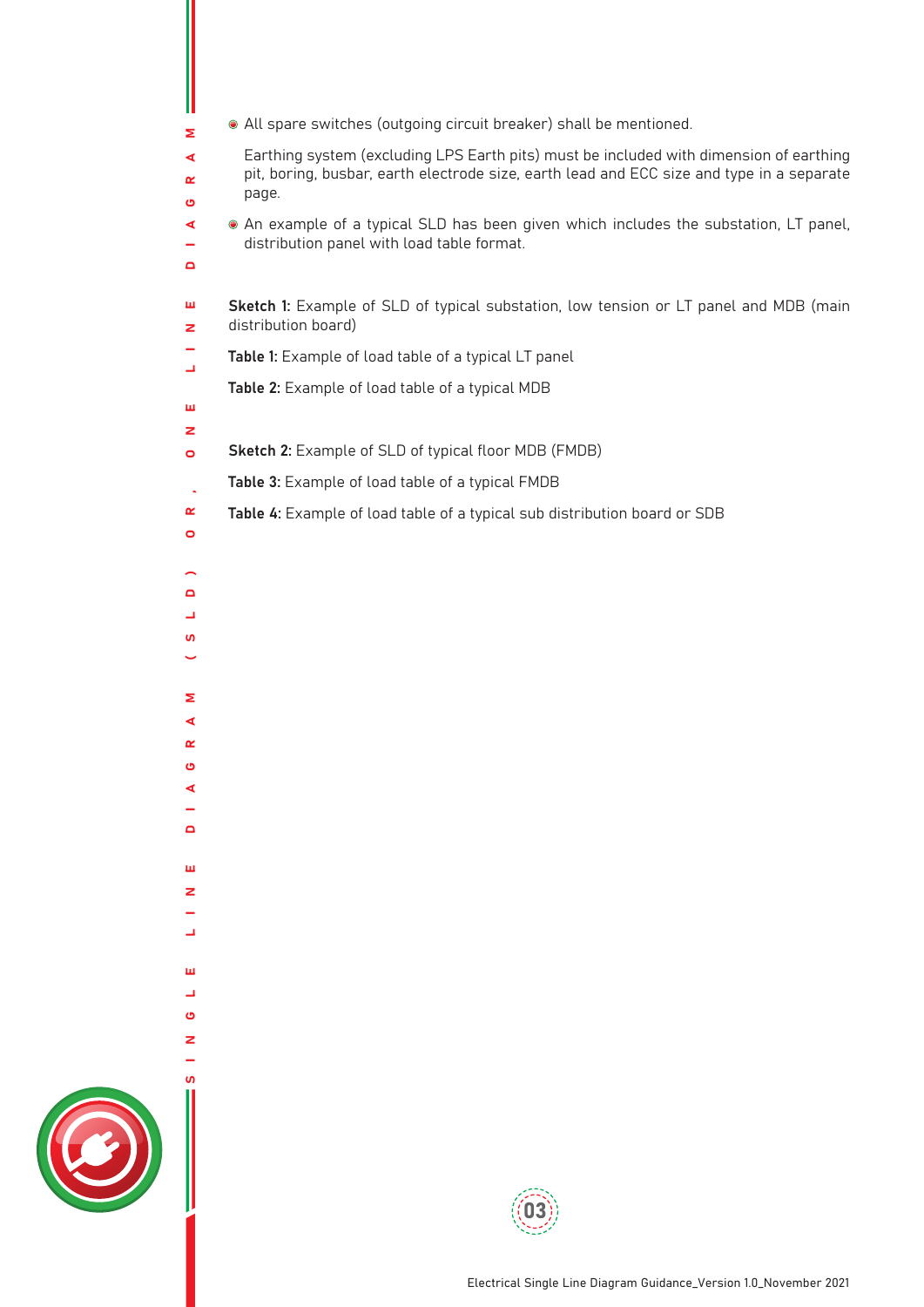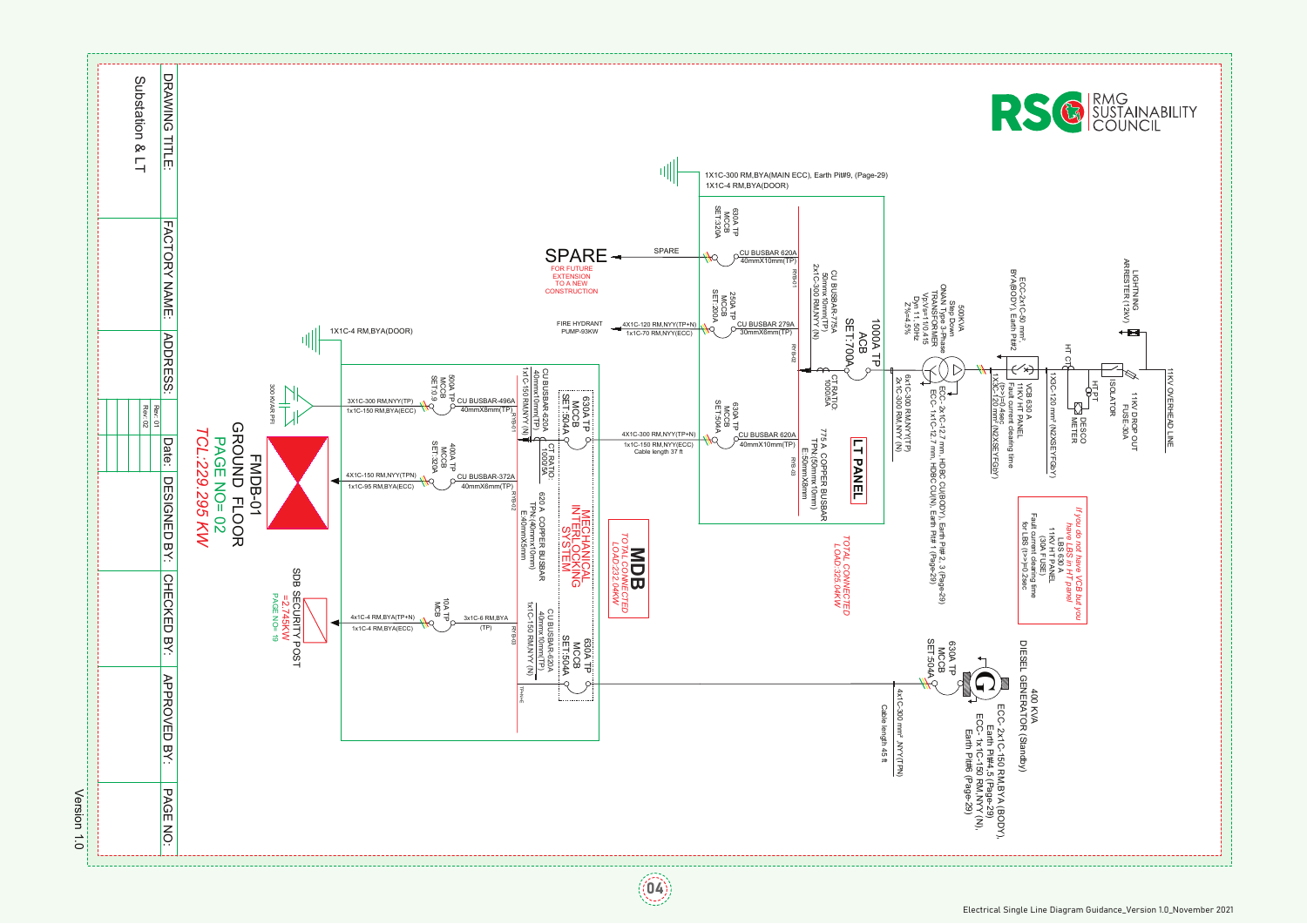

www.rsc-bd.org

Table 1: Example of load table of a typical LT panel

# LT PANEL, LOCATION: GROUND FLOOR, FEED ROOM: TRANSFORMER

From SLD page-<sup>1</sup>

| Main Incoming               | CKT REF.         | <b>Breaker</b><br>MCCB/MCB | Phase<br><b>Neutral</b> | Earth Size | <b>Load Type</b>                       | <b>Point Reference</b> | Number of  | <b>Watt Per Point</b> | Location                 | <b>Total Watt</b> |       | <b>Phase Load in kW</b> |              | <b>Remarks</b> |
|-----------------------------|------------------|----------------------------|-------------------------|------------|----------------------------------------|------------------------|------------|-----------------------|--------------------------|-------------------|-------|-------------------------|--------------|----------------|
| Ckt.                        |                  | Rat/Amp                    | Size(rm)                | (re)       |                                        |                        | Points/Pcs |                       |                          |                   | R     | Y.                      | $\mathsf{B}$ |                |
| 1000A<br>MCCB,<br>set: 700A | RYB1             | 630A MCCB<br>set:320A      | Spare                   |            | Future<br>extension                    | Spare                  | 0          | 0                     | $\overline{\phantom{0}}$ | 0                 | 0.00  | 0.00                    | 0.00         |                |
|                             | RYB <sub>2</sub> | 250A MCCB<br>set:200A      | 4x120.0                 | 1x70.0     | Fire Hydrant<br>Pump                   | Fire Hydrant Pump      |            | 93000                 | Fire Pump<br>room        | 93000             | 31.00 | 31.00                   | 31.00        |                |
|                             | RYB3             | 630A MCCB<br>set:504A      | 4x300.0                 | 1x150.0    | Main<br>Distribution<br>Panel          | MDB                    |            | 232140                | Ground Floor             | 232140            | 78.12 | 78.13                   | 75.79        |                |
|                             |                  |                            |                         |            | <b>Total Phase Load/kW=</b><br>109.12  |                        |            |                       |                          |                   |       |                         | 106.79       |                |
|                             |                  |                            |                         |            | 325.04<br><b>Total Connected Load=</b> |                        |            |                       |                          |                   |       |                         | kW           | Page No-1      |

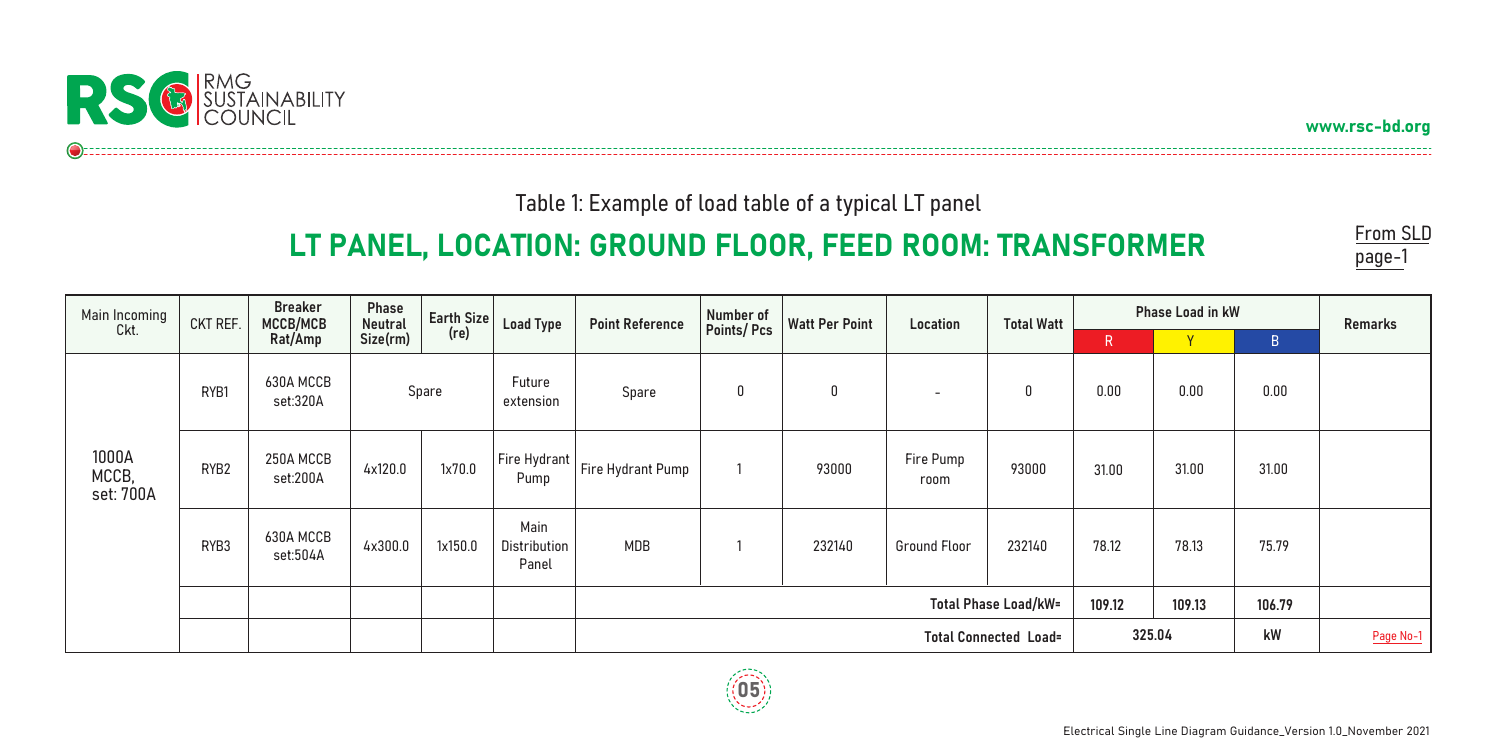

www.rsc-bd.org

From SLD page-1

### Table 2: Example of load table of a typical MDB

## MDB, LOCATION: SUB STATION, FEED ROOM: LT PANEL, REF: RYB-03. AND FROM GENERATOR (400KVA)



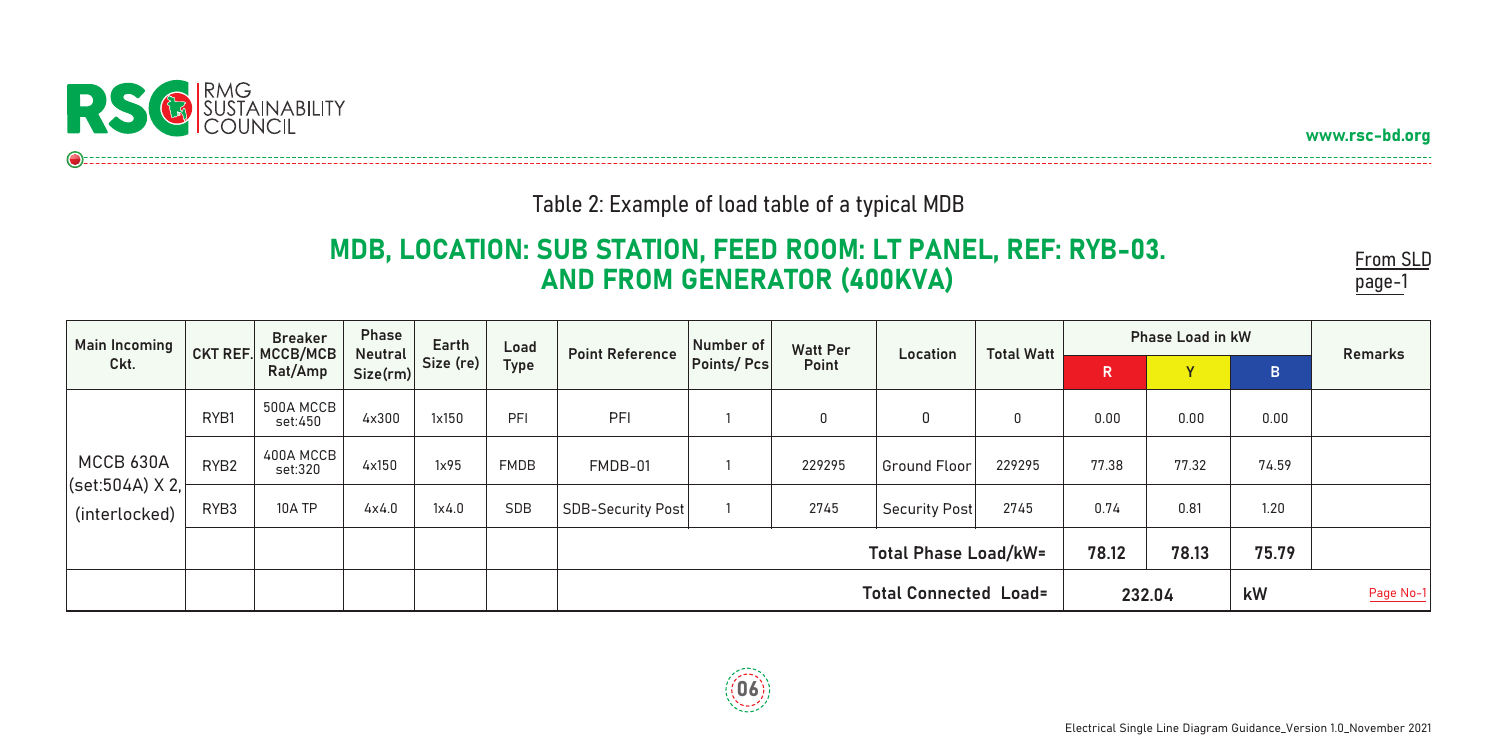



Electrical Single Line Diagram Guidance\_Version 1.0\_November 2021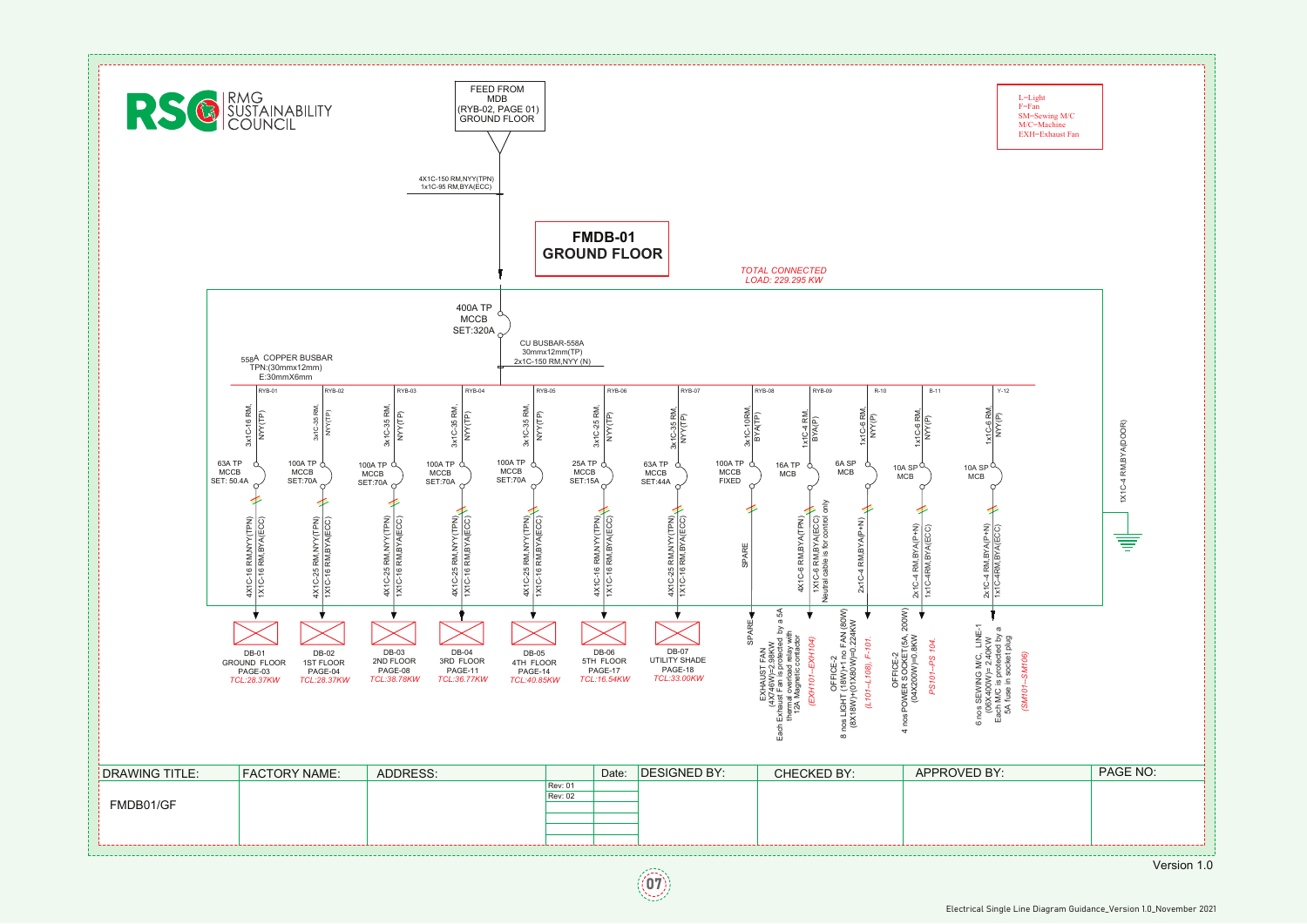

www.rsc-bd.org

### Table: 3 Example of load table of a typical FMDB

# FMDB-01, LOCATION: GROUND FLOOR, FEED ROOM: MDB, REF: RYB-02.

From SLD page-2

| Main<br>Incoming Ckt.   | <b>CKT REF.</b>  | <b>Breaker</b><br>MCCB/MCB | Phase<br><b>Neutral</b><br><b>Size</b> | Earth Size | <b>Load Type</b>   | <b>Point Reference</b>                        | Number of         | <b>Watt Per</b> | Location                     | <b>Total Watt</b> | <b>Phase Load in kW</b> | <b>Remarks</b> |             |           |
|-------------------------|------------------|----------------------------|----------------------------------------|------------|--------------------|-----------------------------------------------|-------------------|-----------------|------------------------------|-------------------|-------------------------|----------------|-------------|-----------|
|                         |                  | Rat/Amp                    |                                        |            |                    |                                               | <b>Points/Pcs</b> | Point           |                              |                   | $\mathsf{R}$            | Y              | $\mathsf B$ |           |
| MCCB 400A<br>(set:320A) | RYB1             | 63A MCCB<br>Set at 50A     | 4x16.0                                 | 1x16.0     | $DB-1$             | <b>DB-01</b>                                  |                   | 28370           | <b>Ground Floor</b>          | 28370             | 9.34                    | 9.21           | 9.82        |           |
|                         | RYB <sub>2</sub> | 100A MCCB<br>Set at 70A    | 4x25.0                                 | 1x16.0     | $DB-2$             | DB-02                                         | $\mathbf{1}$      | 28373           | <b>Ist Floor</b>             | 28373             | 9.76                    | 9.28           | 9.34        |           |
|                         | RYB3             | 100A MCCB<br>Set at 70A    | 4x25.0                                 | 1x16.0     | $DB-3$             | DB-03                                         | 1                 | 38786           | 2nd Floor                    | 38786             | 14.43                   | 12.36          | 12.00       |           |
|                         | RYB4             | 100A MCCB<br>Set at 70A    | 4x25.0                                 | 1x16.0     | $DB-4$             | $DB-04$                                       |                   | 36770           | 3rd Floor                    | 36770             | 12.49                   | 12.38          | 11.90       |           |
|                         | RYB5             | 100A MCCB<br>Set at 70A    | 4x25.0                                 | 1x16.0     | $DB-5$             | <b>DB-05</b>                                  | -1                | 40850           | 4th Floor                    | 40850             | 13.75                   | 13.85          | 13.25       |           |
|                         | RYB6             | 25A MCCB<br>Set at 15A     | 4x16.0                                 | 1x16.0     | $DB-6$             | DB-06                                         | $\mathbf{1}$      | 16540           | 5th Floor                    | 16540             | 5.40                    | 5.80           | 5.34        |           |
|                         | RYB7             | 63A MCCB<br>Set at 44A     | 4x25.0                                 | 1x16.0     | $DB-7$             | <b>DB-07</b>                                  | $\mathbf{1}$      | 33198           | <b>Utility Shed</b>          | 33198             | 11.00                   | 11.05          | 11.148      |           |
|                         | RYB8             | 100A MCCB                  | Spare                                  |            |                    | Spare                                         | $\mathbf{1}$      | $\mathbf 0$     | $\overline{\phantom{a}}$     | 0                 | 0.00                    | 0.00           | 0.00        |           |
|                         | RYB9             | 16A TP                     | 4X6.0                                  | 1x6.0      | <b>Exhaust Fan</b> | EXH.101---EXH.104                             | 4                 | 746             | Sample office<br>room        | 2984              | 0.99                    | 0.99           | 0.99        |           |
|                         | <b>R10</b>       | 6A SP                      | 2X4.0                                  |            | Light, Fan         | L.101---L.108<br>F.101                        | $8(L)+1(F)$       | 18 $(L)+80(F)$  | <b>Ground Floor</b>          | $144(L) + 80(F)$  | 0.22                    |                |             |           |
|                         | <b>B11</b>       | 10A SP                     | 2X4.0                                  | 1x4.0      | Power Socket       | PS.101---PS.104                               | 4                 | 200             | <b>Ground Floor</b>          | 800               |                         |                | 0.80        |           |
|                         | <b>Y12</b>       | 10A SP                     | 2X4.0                                  | 1x4.0      | Sewing<br>Machine  | SM.101---SM.106                               | 6                 | 400             | <b>Ground Floor</b>          | 2400              |                         | 2.40           |             |           |
|                         |                  |                            |                                        |            |                    | 77.38<br>77.32<br><b>Total Phase Load/kW=</b> |                   |                 |                              |                   |                         |                | 74.59       |           |
|                         |                  |                            |                                        |            |                    |                                               |                   |                 | <b>Total Connected Load=</b> |                   |                         | 229.295        | kW          | Page No-2 |